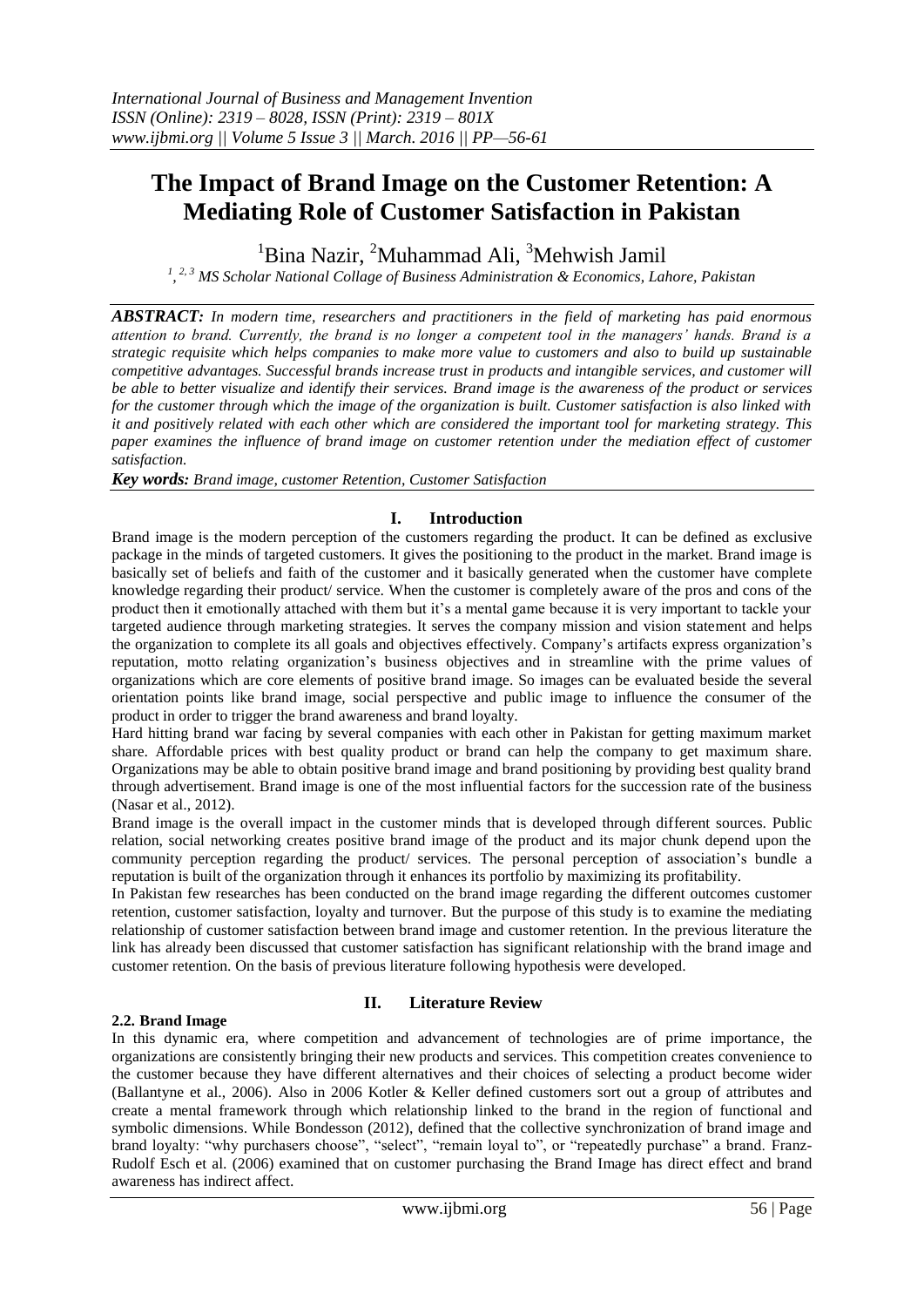On the other hand, many researchers have recommended that expressive image may fabricate more loyalty customers (Bennett & Rundle-Thiele, 2005; Nandan, 2005). One research proved that in the hospitality industry the foremost role of brand image in predicting consumer satisfaction (Chitty et al. 2007). Further, Brand Image is a circumlocutory tool which can positively modify the purchasing behavior of the consumers and it also plays a significant role to improve any business performance (Malik et al., 2013). Khan (2012) indicated in his studies that brand advertisement, brand relationship and brand knowledge significantly impact on the customer retention.

## **2.2.1 Brand Awareness**

Hoyer & Brown (1990) explained that brand awareness and brand image are the determinants of brand knowledge. Brand awareness is that when the customer show willingness to purchase a product/brand than how he/she memorizes the brand effortlessly (Keller (1993).

He also indicated that brand image is directly related with the brand awareness without it brand awareness can be shaped according to the consumer which influences the company`s brand reputation. Franz (2006) also introduces the concept brand recall for the evaluation and measurement of brand awareness. It is one of the effective tool through which we evaluate how much customer shows willingness regarding particular product.

## **2.2.2 Brand Experience**

Brakus (2009) verified that "brand experience affects customer loyalty directly and indirectly and also customer satisfaction in the course of brand personality associations". Brakus (2009) constructed four dimensions to check the brand experience scale (affective, behavioral and intellectual). Moreover, he conceptualizes brand experience as something that is subjective as well as highly depends on customer's internal responses. These responses can be sensations and feelings as well as behavioral responses a customer have towards a brand because of its design, its identity while also considering its packaging, environments and communications as well. Further, his research findings also conclude that, brand experience is a more effective measure of the customer satisfaction as compared to brand personality because "brand experience seems to be a stronger predictor of actual buying behavior". On the other hand, one finding define that, Brand experience is the evolution between brand strategy and customer experience (Da Motta Fihlo, 2012). While, brand familiarity depends on customer's earlier knowledge and experience with a brand (Jing Hu et al. 2012).

## **2.2.3 Brand Loyalty**

Brand trust become more significant experience of brand loyalty (Akbar and Parvez; 2009). Further, Brand trust most important towards brand loyalty and it's create trade association which are enormously valued (Kussik; 2007). Bondesson (2012) confirmed that various methods can be used to measure the loyalty. He also stated that with the assist of measuring purchase intension and commendation the Brand Loyalty can be measured. Moreover He experimented that brand equity has two kinds of brand strength which are mostly focused. Brand loyalty is one of them that are empirically captured via such actions as proposal, partiality, and customer intention of purchasing. Second factor is the willingness of a customer to pay a particular price for a particular product. Another study described brand loyalty has the capability to influence optimistically on the superiority of a product (Fouladivand et al., (2013). While, the Brand loyalty is not only prejudiced through the behavioral itself, but, by the useful action of the entity (Kressman et al, 2006).

## **2.3. Customer Retention:**

One of the past study stated that as retention is prejudiced by prospect use of product, there is a positive relation among quality commitment, trust and satisfaction and customer retention and future use of product (Lin & Wu, 2011). He further argued that there is concrete relation flanked by customer retention and worth of service or products. On the other hand, a researcher observed that loyalty program with financial recompense is steps in the direction of great customer retention (Verhoef, 2003).Another study examined that customer loyalty significantly made an impact on customer retention (Smith and Chang 2009).

## **2.4. Customer Satisfaction:**

Satisfaction state and satisfaction level judgment by customer is Customer satisfaction reaction (Kim et al., 2004). Another opinion about it that, satisfied customers remain loyal with brand and dissatisfied chose another brand; it created optimistic relationship in customer satisfaction and brand loyalty (Kuuish, 2007). Moreover, Customer satisfaction is positively related with brand loyalty, organizations have to more focal point on comprehensive approach to relationship marketing which involves customer satisfaction and consequence will be retaining current customer and making of optimistic word of mouth (Kiyani, M., 2012). On the other hand, several researches see the sights that customer satisfaction plays an effectual job between customers and organizations to enhancing and maintaining long term profitable relations (Haq and Amin, 2009).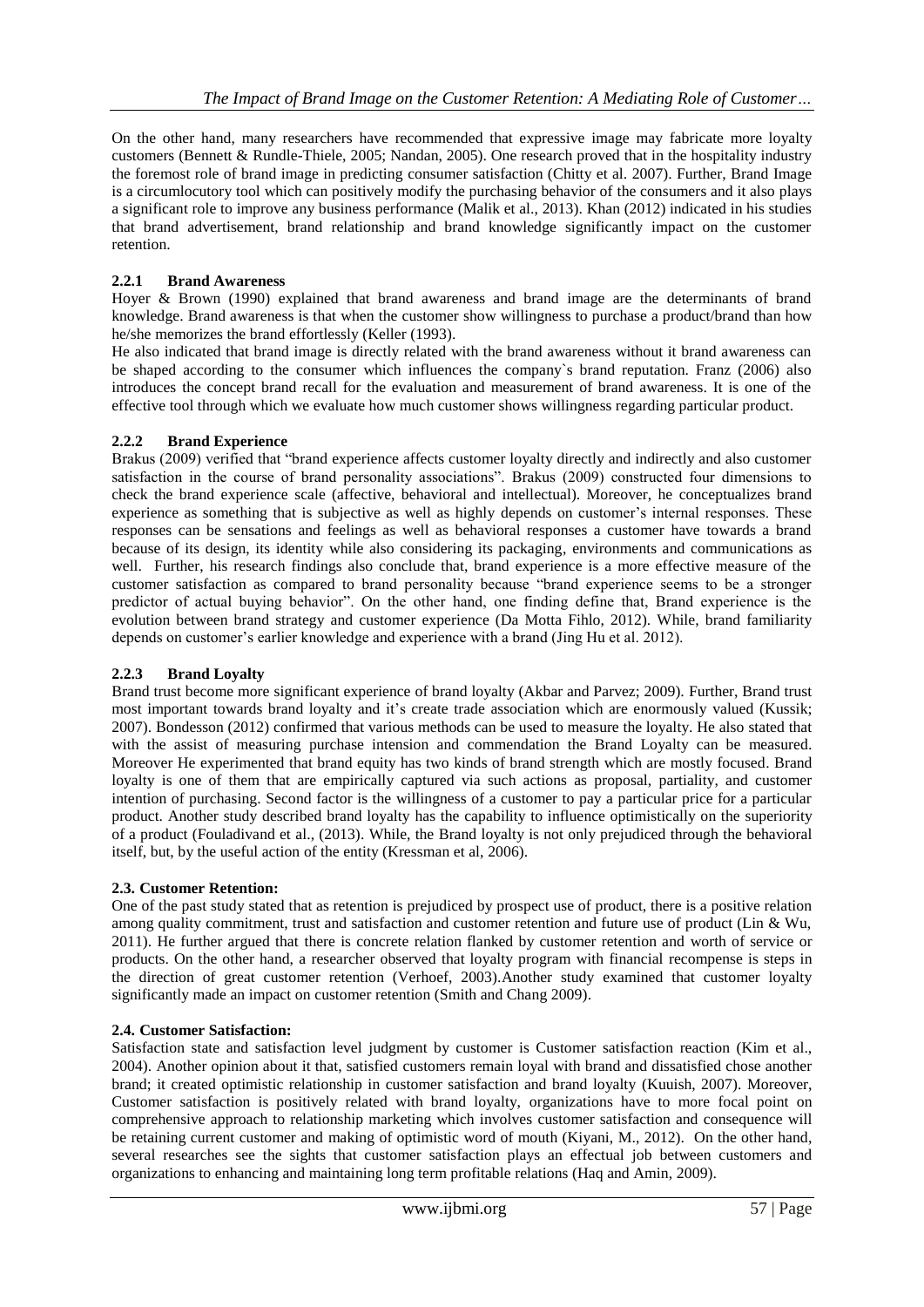Further, Satisfaction leads customers towards long term profitable relationship with brand, it also give value to brand and extend affirmative word of mouth marketing that build good brand repute (Hanif, 2010).

One more study give you an idea about that customer satisfaction and brand loyalty both have constructive relationship with each other and this study also suggest that consumer perception depend upon the company's profitability and its share in the market which help the company in the continuous improvement process (Ponirin et al, 2009). Study also shows that customer loyalty can be enhanced through customer satisfaction, trust and company repute. Customer satisfaction can also be achieved by providing them a premium quality product which helps them to build customer loyalty and enhances the overall repute of the organization (Zaman et al., 2012). Customer loyalty exactly have to explain that Preference of customer to pull out the one brand over other brand (Chirico and Presti; 2008). On the other hand, the customer loyalty is experiential with customer satisfaction (Ponirin et al., 2009).



## **3.1. Hypothesis:**

- There is a relationship between brand awareness and customer retention
- There is a relationship between brand experience and customer retention
- There is a relationship between brand loyalty and customer retention.
- Customer satisfaction mediates the relationship between brand awareness and customer retention.
- Customer satisfaction mediates the relationship between brand experience and customer retention.
- Customer satisfaction mediates the relationship between brand loyalty and customer retention.

# **IV. Material And Methods**

To examine the impact of brand image on customer retention, a survey method is applied. This research study is based on quantitative nature. Through getting personal observations and experiences from respondents, researcher will study the cause and impact relationship

## **4.1. Sampling Technique:**

Random Sampling Technique was used as defined by Tariq et al. (2013) for the purpose of data collection. For this research study convenience sampling is used due to lack of sampling frame.

## **4.2. Sample Size:**

For collecting the responses, 200 questionnaires were distributed and positive response was in form of 156 answers. So the response rate was 78%. .

## **4.3 Data Collection Instrument:**

Close ended questionnaire were used to check the relationship between brand image and buying behavior of the customers (Chi et al., 2008). For collection of data, self-administered questionnaires were used to collect the primary data (Tariq et al. 2013). Structured questionnaires were distributed among the respondents.

## **4.4 Unit of Analysis:**

In this study the unit of analysis is fashion ware.

## **4.5 Statistical treatment of data:**

SPSS software is used for statistical treatment of data to test the proposed hypotheses in the theoretical model. Pearson correlation, Descriptive, reliability and regression analyses are used while sobel test is used to check the mediation of variables.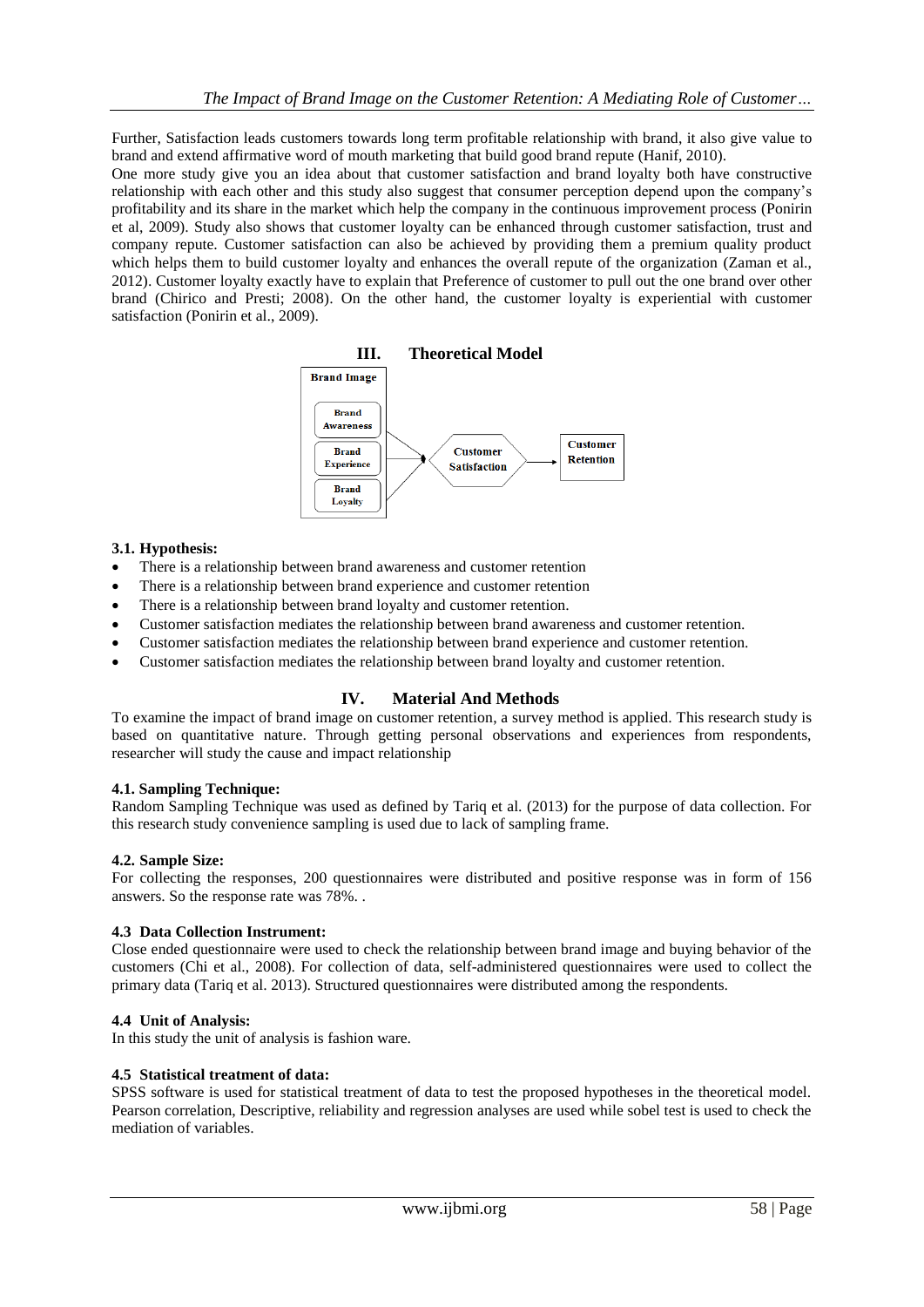| Category      | <b>Classification</b> | Frequency    | Percentage% |
|---------------|-----------------------|--------------|-------------|
| <b>Gender</b> | Male                  | $\mathbf{a}$ | 46.2        |
|               | Female                | 84           | 53.8        |
| Age           | Less than 25 years    | 153          | 98.1        |
|               | $26-30$ vears         |              | 1.9         |
|               |                       | Table 1      |             |

## **V. Results and Discussions:**

Table 1 shows that majority of the respondents are female (53.8%) and male are only (46.2%). This table also shows that most of the data gathered from the respondents under the age brackets of 25 years (98.1%) and only (1.9%) represents the respondents have age 26-30.

## **Correlation**

**Demographic Details**

|                              |                     | <b>Customer Retention</b> |
|------------------------------|---------------------|---------------------------|
| <b>Brand Awareness</b>       | Pearson Correlation | $.201*$                   |
|                              | $Sig. (2-tailed)$   | .013                      |
|                              | Pearson Correlation | $.220**$                  |
| <b>Brand Experience</b>      | $Sig. (2-tailed)$   | .006                      |
|                              | Pearson Correlation | $.311**$                  |
| <b>Brand Lovalty</b>         | $Sig. (2-tailed)$   | .000                      |
|                              | Pearson Correlation | $.225**$                  |
| <b>Customer Satisfaction</b> | $Sig. (2-tailed)$   | .005                      |

**Table 2**

\*\*Correlation is significant at the 0.01 level (2-tailed)

Above table (Table 2) shows that the correlation between the customer retention and brand awareness is .201(\*\*) that indicates that they are weakly correlated and highly significant with each other. The customer retention also weakly and significantly correlated with the brand experience is .439(\*\*). The customer retention weakly but significantly correlated with the brand loyalty and customer satisfaction.

| <b>Model Summary</b> |      |                 |                          |                                   |
|----------------------|------|-----------------|--------------------------|-----------------------------------|
| Model                |      | <b>R</b> Square | <b>Adiusted R Square</b> | <b>Std. Error of the Estimate</b> |
|                      | .319 | .102            | .084                     | .49831                            |
| Table3               |      |                 |                          |                                   |

Predictors: Customer Retention

Table 3 shows that R=.319 means 31.9% variation exist in customer retention and brand awareness, brand experience, brand loyalty. R Square is the coefficient of determination which shows that 10.2% total variation with its linear relationship of customer retention and brand awareness, brand experience, brand loyalty

| ANOVA             |                       |     |                    |       |      |
|-------------------|-----------------------|-----|--------------------|-------|------|
| Model             | <b>Sum of Squares</b> | Df  | <b>Mean Square</b> |       | Sig. |
| <b>Regression</b> | 4.120                 |     | 1.373              | 5.530 | .001 |
| <b>Residual</b>   | 36.254                | 146 | .248               |       |      |
| <b>Total</b>      | 40.373                | 149 |                    |       |      |
| ___               |                       |     |                    |       |      |

**Table 4**

Dependent variable: Customer Retention

Predictor: brand awareness, brand experience, brand loyalty

Table 4 shows that the value of level of significance "P" is less than .05 so it means that impact of customer retention on brand awareness, brand experience and brand loyalty is highly significant. The value of f =35.876 shows that overall fitness of the model.

| <b>Model</b>            | <b>Unstandardized Coefficient</b> |                  | <b>Standardized Coefficient</b> |       | Sig. |
|-------------------------|-----------------------------------|------------------|---------------------------------|-------|------|
|                         |                                   | <b>Std Error</b> | <b>Beta</b>                     |       |      |
| (Constant)              | 2.779                             | .404             |                                 | 6.877 | .000 |
| <b>Brand Awareness</b>  | .019                              | .117             | .015                            | .159  | .874 |
| <b>Brand Experience</b> | .085                              | .084             | .090                            | .022  | .308 |
| <b>Brand Lovalty</b>    | 226                               | 073              | .272                            | 3.099 | .002 |

| anı |
|-----|
|-----|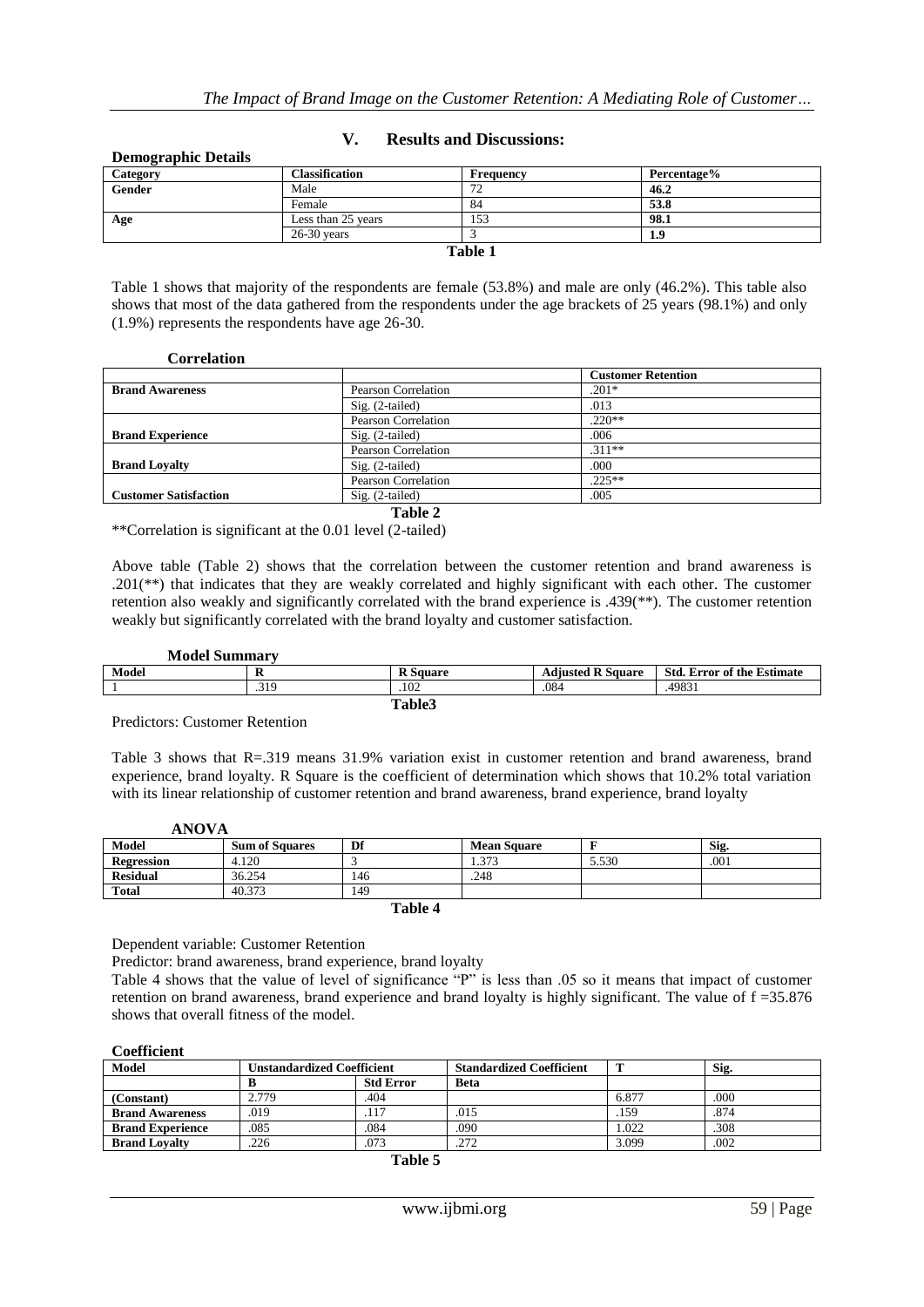## Dependent variable: Customer Retention

In Table 5 A= 2.779 is the average of customer retention when brand awareness, brand experience and brand loyalty is zero.

## **Customer Retention = 2.779 + .019 (Brand Awareness)**

The above equation shows that one percent brand awareness will bring 16.3% change in Customer Retention

## **Customer Retention= 2.779 + .085(Brand Experience)**

The above equation shows that one percent reliability will bring 8.5% change in Customer Retention

#### **Customer Retention= 2.779 + .226(Brand Loyalty)**

The above equation shows that one percent responsiveness will bring 22.6% change in Customer Retention

#### **Mediation Analysis of Brand Awareness, Customer Satisfaction and Customer Retention:- Results of SOBEL test Model 1 Mediation Analysis**

| <b>SOBEL</b> test | $\mathbf{p}$ value |
|-------------------|--------------------|
| 0.055275<br>U.83  | 0.3923             |
| Table 6           |                    |

This table shows that the value of sobel test is 0.855375 with p value (0.3923>0.05) which means that there is no mediation exist of customer satisfaction between brand awareness and customer retention.

#### **Mediation Analysis of Brand Experience, Customer Satisfaction and Customer Retention:- Results of SOBEL test Model 1 Mediation Analysis**

| Results of SODEL test model 1 mediation Analysis |         |
|--------------------------------------------------|---------|
| <b>SOBEL</b> test                                | P value |
| 0.660012                                         | 0.5092  |
| Table 7                                          |         |

This table shows that the value of sobel test is 0.660012 with p value (0.5092>0.05) which means that there is no mediation exist of customer satisfaction between brand experience and customer retention.

## **Mediation Analysis of Brand Loyalty, Customer Satisfaction and Customer Retention:-**

#### **Results of SOBEL test Model 1 Mediation Analysis**

| Tropario of problem volverance a fraculture i finite plu |                |  |
|----------------------------------------------------------|----------------|--|
| <b>SOBEL</b> test                                        | <b>P</b> value |  |
| 0.059385                                                 | 0.5526         |  |
| Table 8                                                  |                |  |

This table shows that the value of sobel test is 0.059385 with p value (0.5526>0.05) which means that there is no mediation exist of customer satisfaction between brand loyalty and customer retention.

## **Conclusion:**

To summing up above all debate the aim of this research is to show the Impact of Brand Image on the customer retention by using customer satisfaction as mediating role with the point of view of Pakistan. For this purpose Pakistan fashion wear industry selected because customers always remain very conscious regarding brand in modern and dynamic environment. This study described an impact of brand image on loyalty, awareness, experience and satisfaction. It's very important for the customer to comprehend brand image aspect judgments. From the view of the customer, the brand awareness, brand experience and brand loyalty play a significant role in selection of brand and positively build its image with satisfaction point. Brand image also acting an essential role to increasing the customer satisfaction towards brand conservatory attitude. The above statistical results also show that fashion wear buying behavior is associated and prejudiced by brand awareness, brand experience and brand loyalty. The examination also shows the acceptance that impact of customer retention on brand awareness, brand experience and brand loyalty is highly significant.

## **VI. Limitations And Further Future Directions:**

This study has various boundaries and also indicating some future directions for further research. Lahore, only one city of Pakistan is used for survey and missed others cities. Less number of the sample size is used in this study. The outcomes can be better by enhancing the sample size and also including geographical areas respondents. Personal factors and some other brand related factors such as brand association, brand involvement, brand attitude and brand personality is not observed in this study. The main limitation of this study is that it is only focusing on the fashion wear industry.